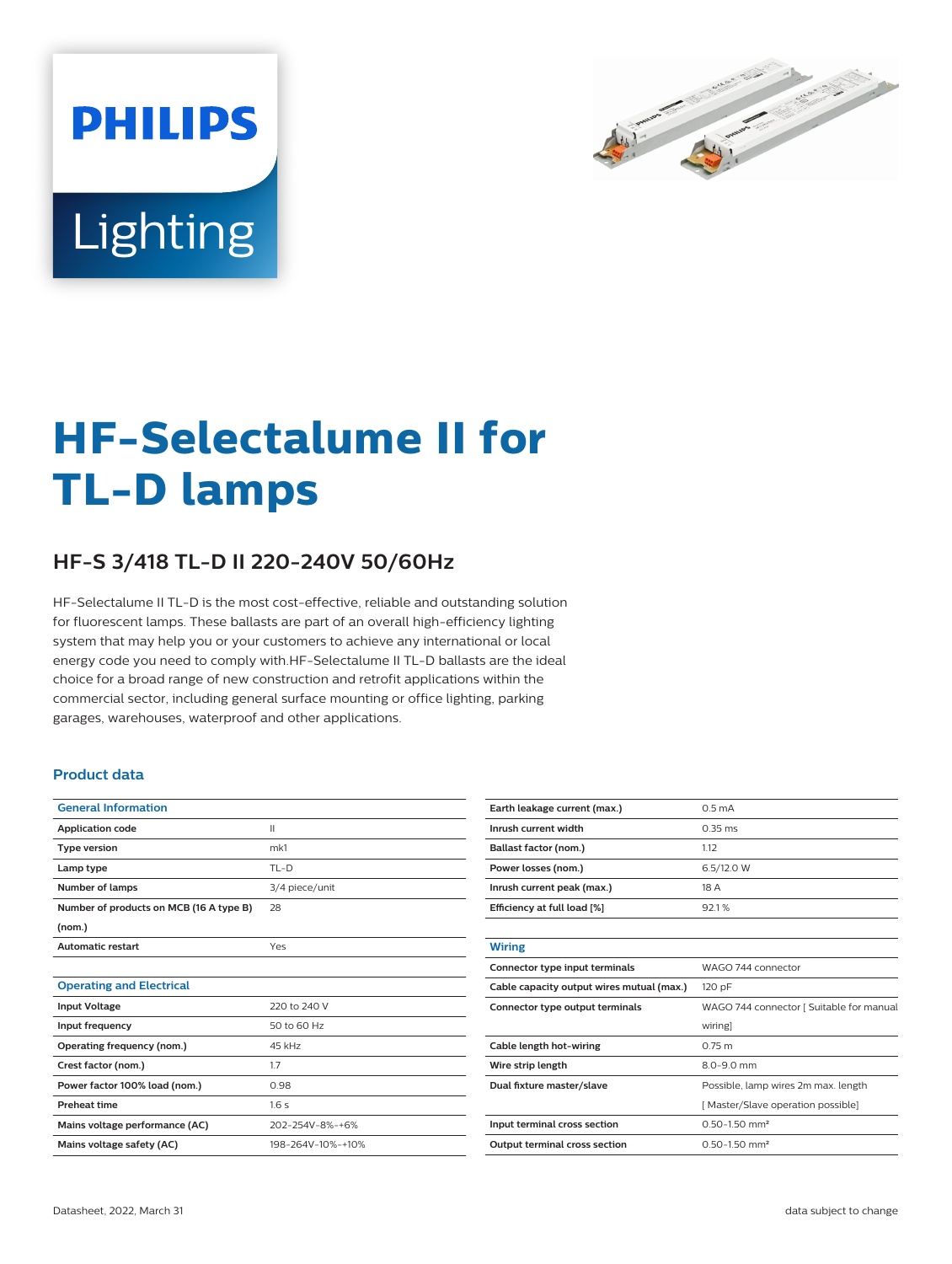### **HF-Selectalume II for TL-D lamps**

| Cable capacity cold output wires - earth | 120 pF          |
|------------------------------------------|-----------------|
| (max.)                                   |                 |
| Cable capacity hot output wires - earth  | 120 pF          |
| (max.)                                   |                 |
|                                          |                 |
| <b>System characteristics</b>            |                 |
| Rated ballast-lamp power                 | 18 W            |
| Rated lamp power on TL-D                 | 18 W            |
| System power on TL-D                     | 58.8/78.0 W     |
| Lamp power on TL-D                       | 52.3/66.0 W     |
| Power loss on TL-D                       | 6.5/12 W        |
|                                          |                 |
| <b>Temperature</b>                       |                 |
| T-ambient (max.)                         | 50 °C           |
| T-ambient (min.)                         | $-20 °C$        |
| T storage (max.)                         | 80 °C           |
| T storage (min.)                         | $-40^{\circ}$ C |
| T-case lifetime (nom.)                   | 75 °C           |
| T-Case maximum (max.)                    | 75 °C           |
|                                          |                 |
| <b>Mechanical and Housing</b>            |                 |
| <b>Housing</b>                           | L 280x39x28     |
|                                          |                 |
| <b>Emergency Operation</b>               |                 |
| Nominal light output after 60 seconds    | 100% of EBLF    |
| Normal operating voltage (DC)            | 220-240 V       |
| Battery voltage guaranteed operation     | 176-275 V       |
| Battery voltage guaranteed ignition      | 186-275 V       |

| Emergency ballast lumen factor (EBLF) | 100 %                                     |
|---------------------------------------|-------------------------------------------|
| (nom.)                                |                                           |
| Nominal light output after 5 seconds  | 50% of EBLF                               |
|                                       |                                           |
| <b>Approval and Application</b>       |                                           |
| Energy efficiency index               | A2/A2BAT                                  |
| IP classification                     | IP 20 [ Ingress Protection 20]            |
| <b>EMI 9 kHz  30 MHz</b>              | EN55015                                   |
| <b>Vibration standard</b>             | IEC68-2-6 F c                             |
| <b>Bumps standard</b>                 | IEC 68-2-29 Eb (10G/16ms)                 |
| <b>Approval marks</b>                 | F-Marking CE marking ENEC certificate     |
|                                       | CCC certificate C-Tick certificate PSB    |
|                                       | certification TISI marking SIRIM approval |
|                                       | CB Certificate CCC certificate VDE-EMV    |
|                                       | certificate                               |
| Humming and noise level               | $<$ 30 dB(A)                              |
|                                       |                                           |
| <b>Product Data</b>                   |                                           |
| Full product code                     | 872790090555700                           |
| Order product name                    | HF-S 3/4 18 TL-D II 220-240V 50/60Hz      |
| EAN/UPC - product                     | 8711500999320                             |
| Order code                            | 90555700                                  |
| SAP numerator - quantity per pack     | 1                                         |
| Numerator - packs per outer box       | 10                                        |
| <b>SAP</b> material                   | 913713032666                              |
| SAP net weight (piece)                | 0.228 kg                                  |
|                                       |                                           |

#### **Dimensional drawing**



#### **Product**

HF-S 3/4 18 TL-D II 220-240V 50/60Hz